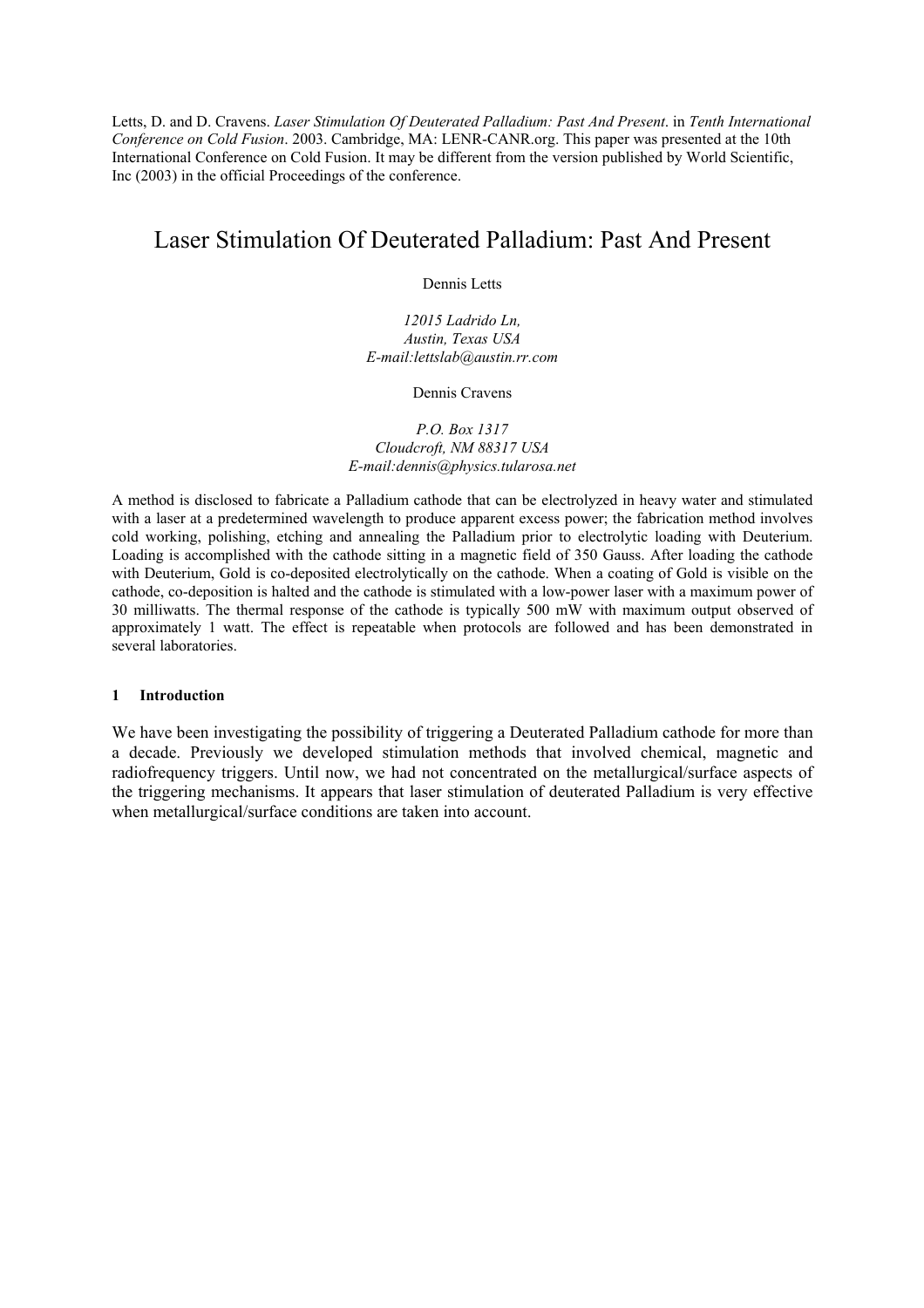# **2 Experimental**

Figure 1 is a typical cell configuration for our laser stimulation experiments:



# Figure 1

The cell consists of a machined Teflon lid (1) sealed with a Buna o-ring (2); gases are recombined by Platinum catalyst pellets imbedded in a groove cut in the lid (3). Cell temperature is reported by the average of two Beta-Therm 10k ohm thermistors sealed inside a 5mm glass tube(5). Electrolyte is typically 75 g of 1M LIOD (4). Two permanent magnets (6) sit adjacent to the cell. The magnets have field strength of 350 Gauss at the cathode. We think the magnetic field improves the loading of Deuterium. The anode (7) is typically platinum with a coil diameter of 10 mm. The cathode (8) is typically Palladium prepared according to a 17 step protocol discussed later. The cathode is normally 5 x 8 x .25mm.

After Deuterium has been bulk-loaded into the cathode for at least 120 hours at .1 amps, current is increased to at least 1 amp for at least 24 hours. A secondary anode of Gold (9) is then hooked up to the positive side of the power supply providing DC power for electrolysis. When the secondary anode is energized with positive DC current, Gold ions are released into the electrolyte and eventually migrate to the cathode and are co-deposited with Deuterium. When the cathode begins to turn dark, the secondary anode can be disconnected. Gold continues to plate onto the cathode out of solution. At this time a tunable laser (11) is directed onto the cathode with a spot diameter of about 2 mm.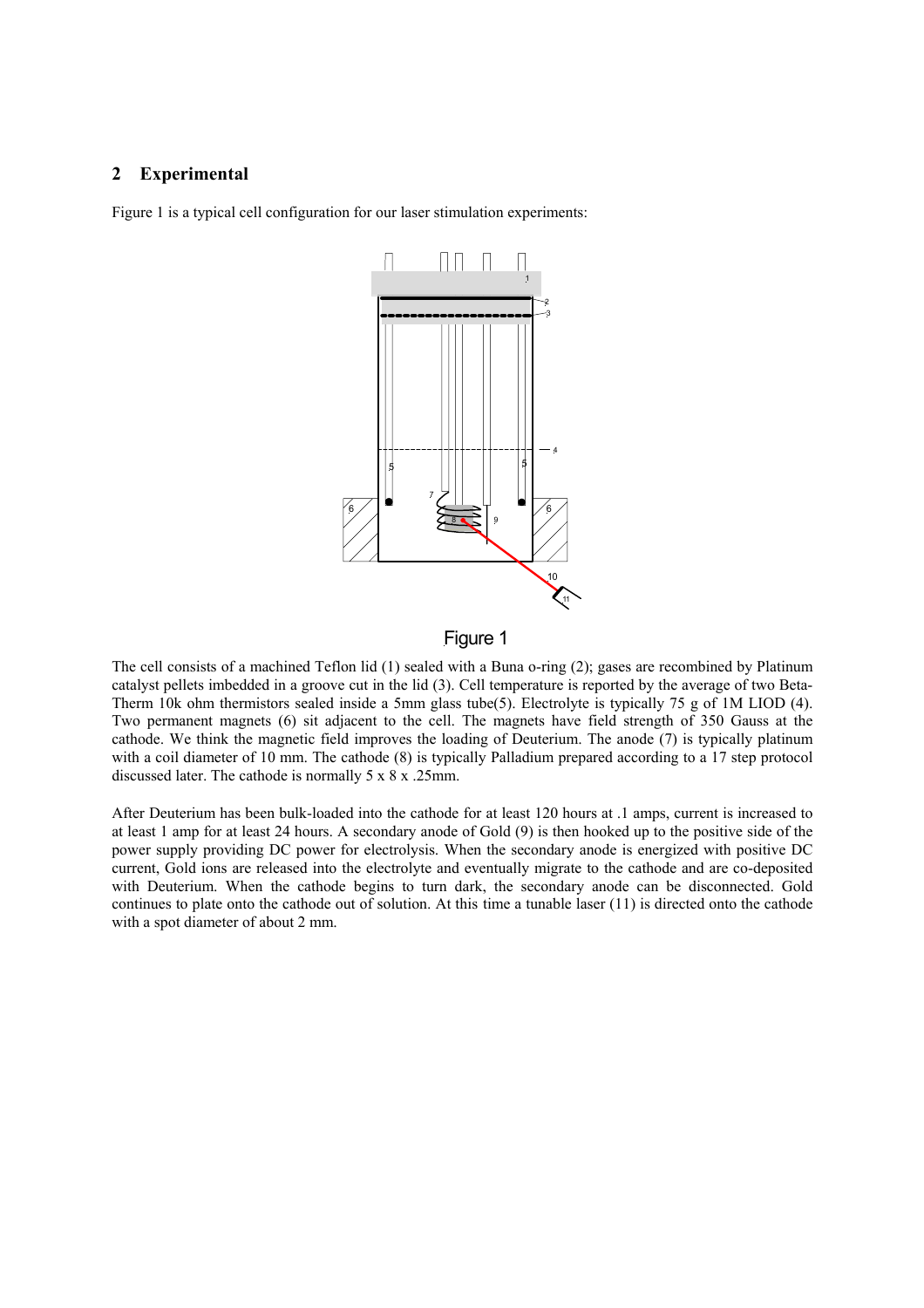# **3 Equipment**

Figure two shows the cell in a temperature-controlled enclosure capable of holding ambient temperature at 24+/- .05 c. The enclosure was modified for stable temperature control by Scott Little of Austin, Texas.



The air is well stirred by four fans and is distributed evenly by a thin plastic shield placed in front of the distribution fans. Enclosure temperature is maintained by an Omega temperature controller. The resultant enclosure temperature stability is shown in Figure 2a:



# Figure 2a

The graph shows a 15 hour run with the enclosure temperature set at 24c; over 15 hours ambient enclosure temperature varied less than a tenth of a degree.

# **4 Cathode Fabrication**

The general idea behind the cathode fabrication process is to create a uniform surface while increasing the Palladium grain size. Creating dislocations and defects with cold rolling is also important. The protocol is as follows: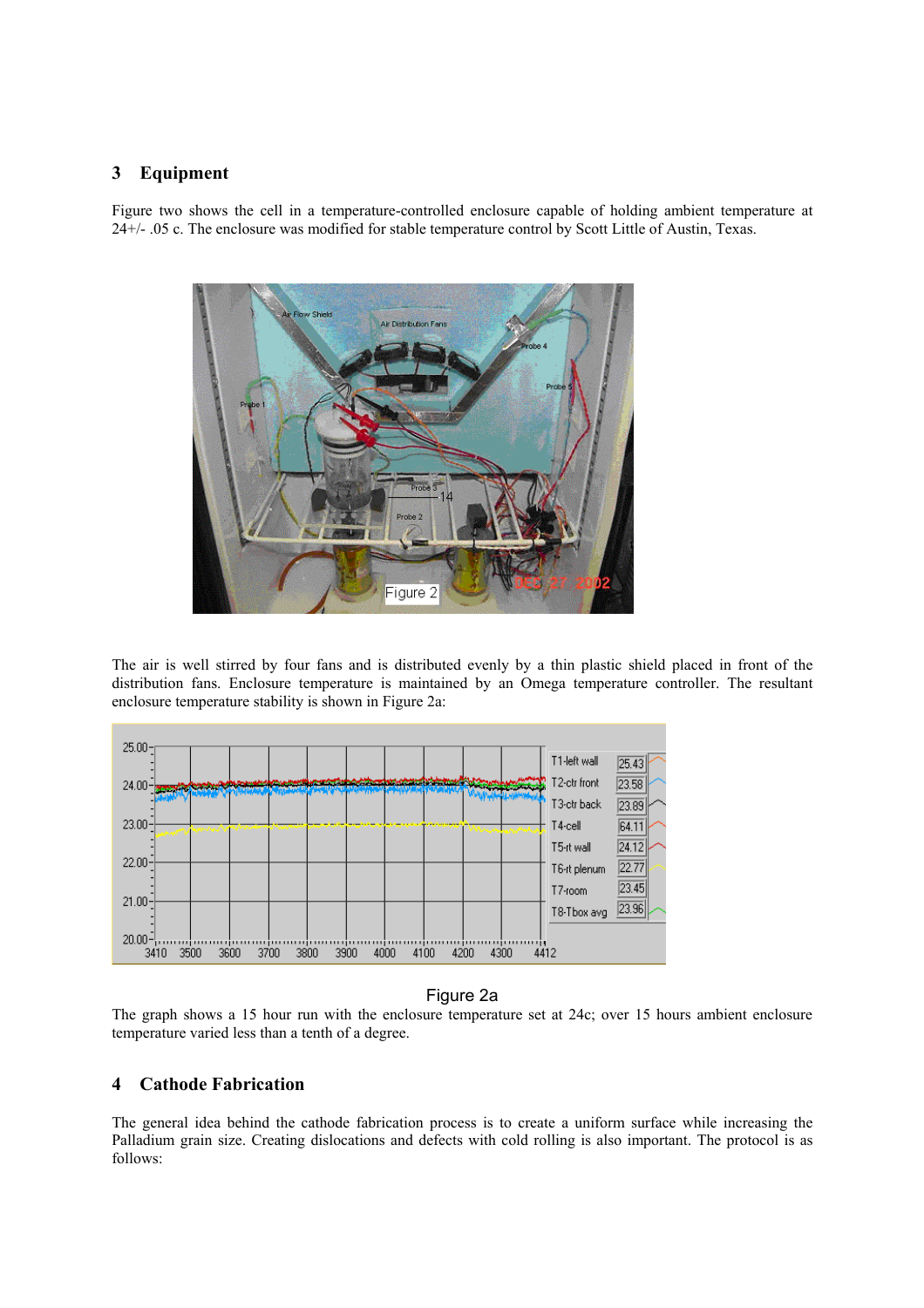- 1. Cut a billet of Palladium 10mm x 10 mm x .5mm.
- 2. Polish to bright using a dremel tool/ fiber brush and Nicksand (Al. Oxide)
- 3. Rinse in tap water.
- 4. Heat in furnace to 750 c for 3 hours; slowly cool to ambient.
- 5. Etch for 2 minutes in Aqua Regia at room temperature.
- 6. Re-polish with dremel and a METAL brush using Nicksand.
- 7. Polish with dremel and fiber brush using Nicksand.
- 8. Ultrasonically clean for 5 minutes.
- 9. Anneal 2.5 hours at 850c.
- 10. Polish with dremel/metal brush.
- 11. Ultrasonically clean 5 minutes using an oxide remover.
- 12. Cold roll to .25 mm thickness.
- 13. Re-polish with dremel/metal brush.
- 14. Ultrasonically clean 5 minutes with oxide remover.
- 15. Anneal for 2.5 hours at 850c.
- 16. Etch with Aqua Regia for 2 minutes at room temperature.
- 17. Rinse in distilled water; cathode is ready to load at low current.

Shown in figure three are photographs of two Palladium cathodes prepared by cold rolling, polishing and annealing; the cathode on the left was annealed once at 850c while the cathode on the right was annealed three times at 850c. The grains have increased in size.



Figure 3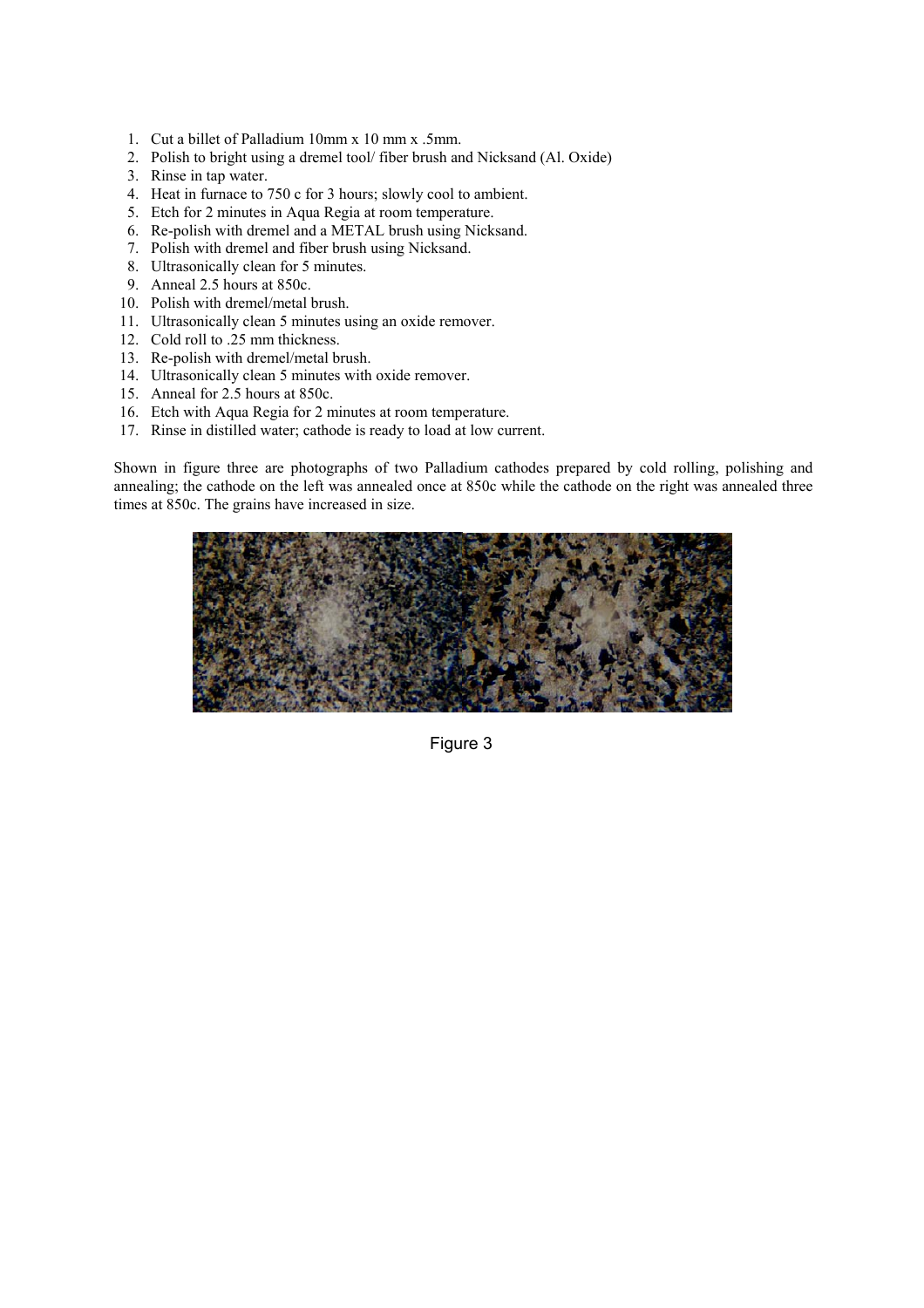# **5 Results**

It has been observed that a common red laser (30mW) when tuned to specific wavelengths appears to trigger a cathodic exothermic reaction 5-30 times greater than the magnitude of its radiant power output. The effect has not disappeared or diminished as calorimetric quality improved. It has also been observed that the magnitude of the thermal response of the cell may be altered by the polarization of the laser beam with respect to an external magnetic field. Figure 4 shows a cathode being plated with Gold from a Gold wire wrapped around the secondary Platinum anode in the right foreground. Note the discoloration on the cathode, indicating that the cathode is ready for laser stimulation



Figure 4

Figure 5 shows the cathode being stimulated by a 682.3 nm laser with 30 mW of radiant power. The thermal response of this cell is shown in Figure 6.



Figure 5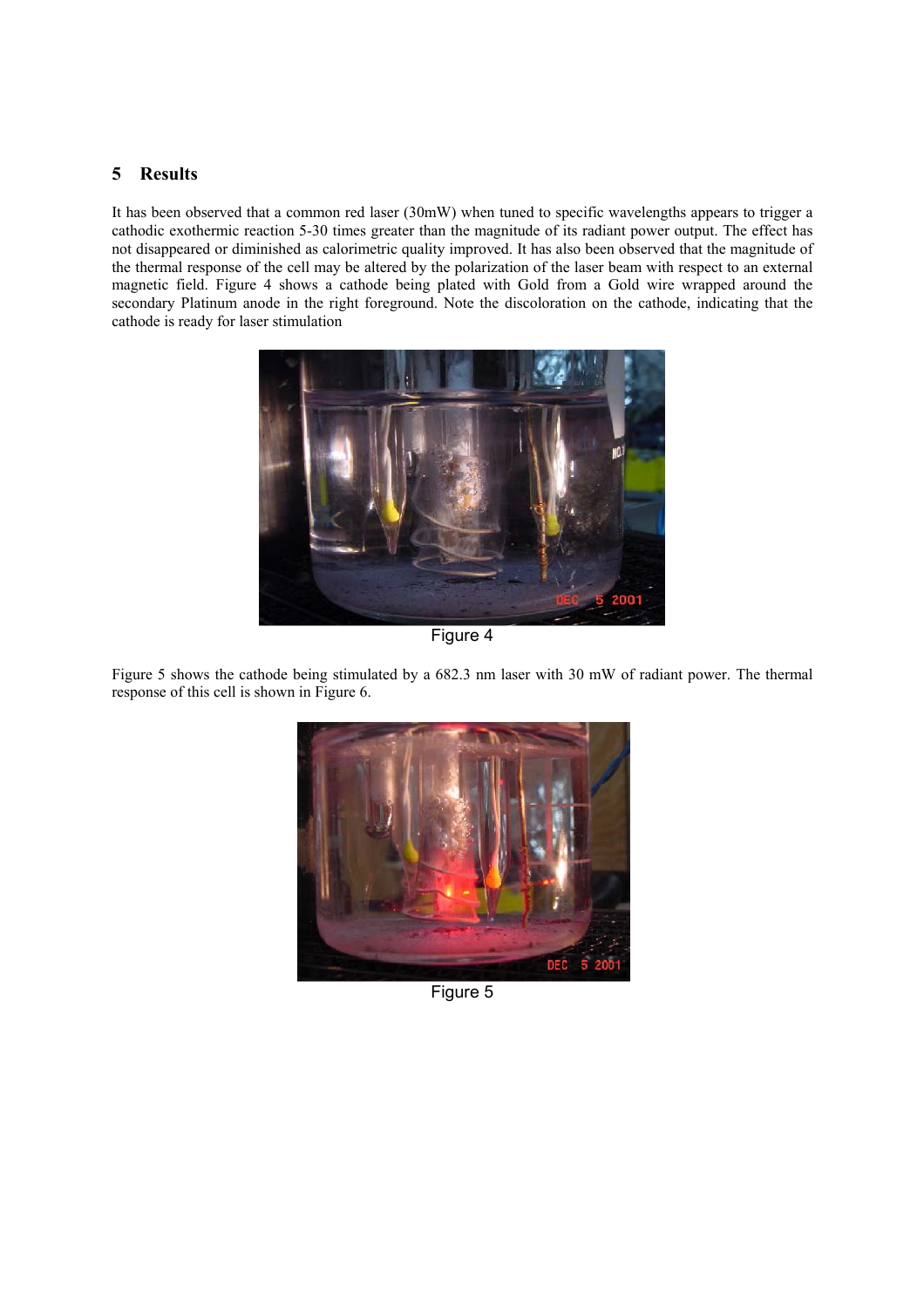

Figure 6

The 30 mW laser was switched on at point 30 and the cell reached a maximum excess power of 350 mW; at point 134 the laser was switched off and the excess power signal declined to baseline. The irradiated area was about .03 square centimeters, making the surface power density 10 watts per square centimeter. The best solidoxide fuel cells available today have a surface power density of 1 watt per square centimeter.

Experimentation continued into 2002; as long as the fabrication protocol was followed, the laser effect was reproducible. On October  $11<sup>th</sup>$  and  $12<sup>th</sup>$ , 2002 the results shown in figures 7 and 8 were obtained.



Figure 7 Figure 8

A 661.5 nm laser with radiant power of 30 mW was used in both Figure 7 and Figure 8; the principal difference between the two runs was the amount of Gold plated onto the cathode. The cathode of Figure 8 received 24 hours of additional Gold co-deposition. The thermal response of the cathode was three times greater in Figure 8. At point 300 the laser was switched off and the excess power signal declined toward but did not reach baseline.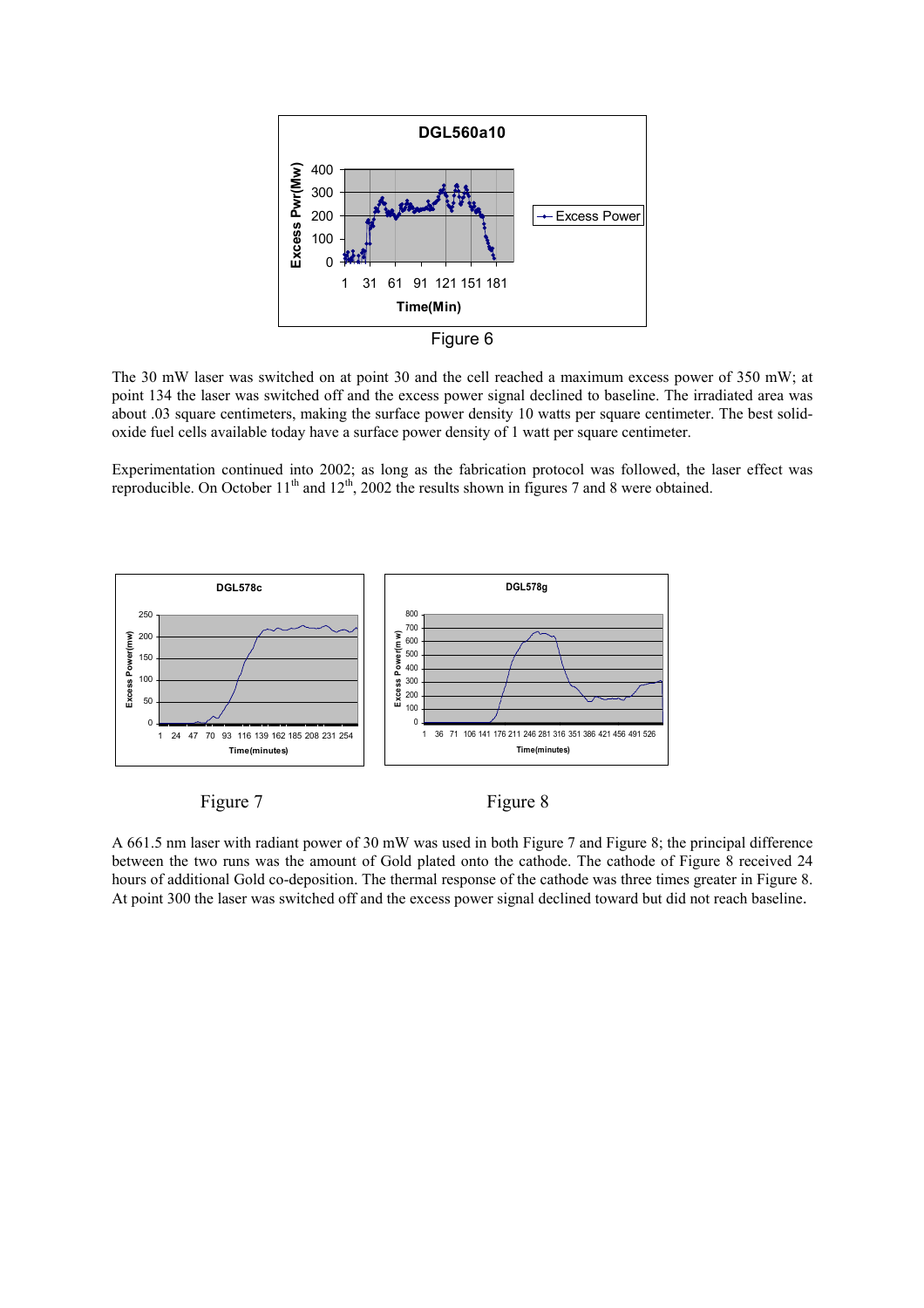# **6 Polarization**

During the course of experimentation it was discovered that polarization of the laser beam can dramatically affect the thermal response of the cathode to the laser beam. Cravens observed during one of our runs that when the laser beam polarization is perpendicular to an external magnetic field, the thermal response of the cathode is maximized. The polarization of the beam was rotated with a  $\frac{1}{2}$  wave retarder; as the polarization of the beam became parallel to the external magnetic field lines, apparent excess power declined. With the ½ wave retarder shown in Figure 9, the laser beam polarization was rotated with respect to an external magnetic field of 350 Gauss. The results are shown in Figure 10.



Figure 9





- At point 200, ½ wave retarder was inserted in the laser beam; excess power signal weakened immediately. The ½ wave retarder attenuated the 30 mW laser beam by about 1mW. Polarization was parallel to the external magnetic field after point 200 and the excess power signal declined.
- At point 335 the  $\frac{1}{2}$  wave retarder was removed and excess power signal recovered; polarization was returned perpendicular to the external magnetic field.
- At point 400, the ½ wave retarder was re-inserted in the laser beam. The excess power signal reversed its direction and declined to about laser heating of 30 mw; when the beam polarization was parallel to the external magnetic field, apparent excess power declined.

Experiment #587e was run at the laboratories of Earthtech, International of Austin, Texas and was witnessed by Scott Little, George Miley, Ed Storms and Tom Claytor. The cathode was a Gold substrate 5mm x 8mm x .75mm with Palladium plated onto the substrate with a rare earth additive provided by Cravens. The cathode didn't respond well to the laser stimulation until the rare earth solution was added to the electrolyte. With the additive, the cathode became responsive to a laser operating at 657nm with a radiant output of 30 mW. Results are shown in Figure 11.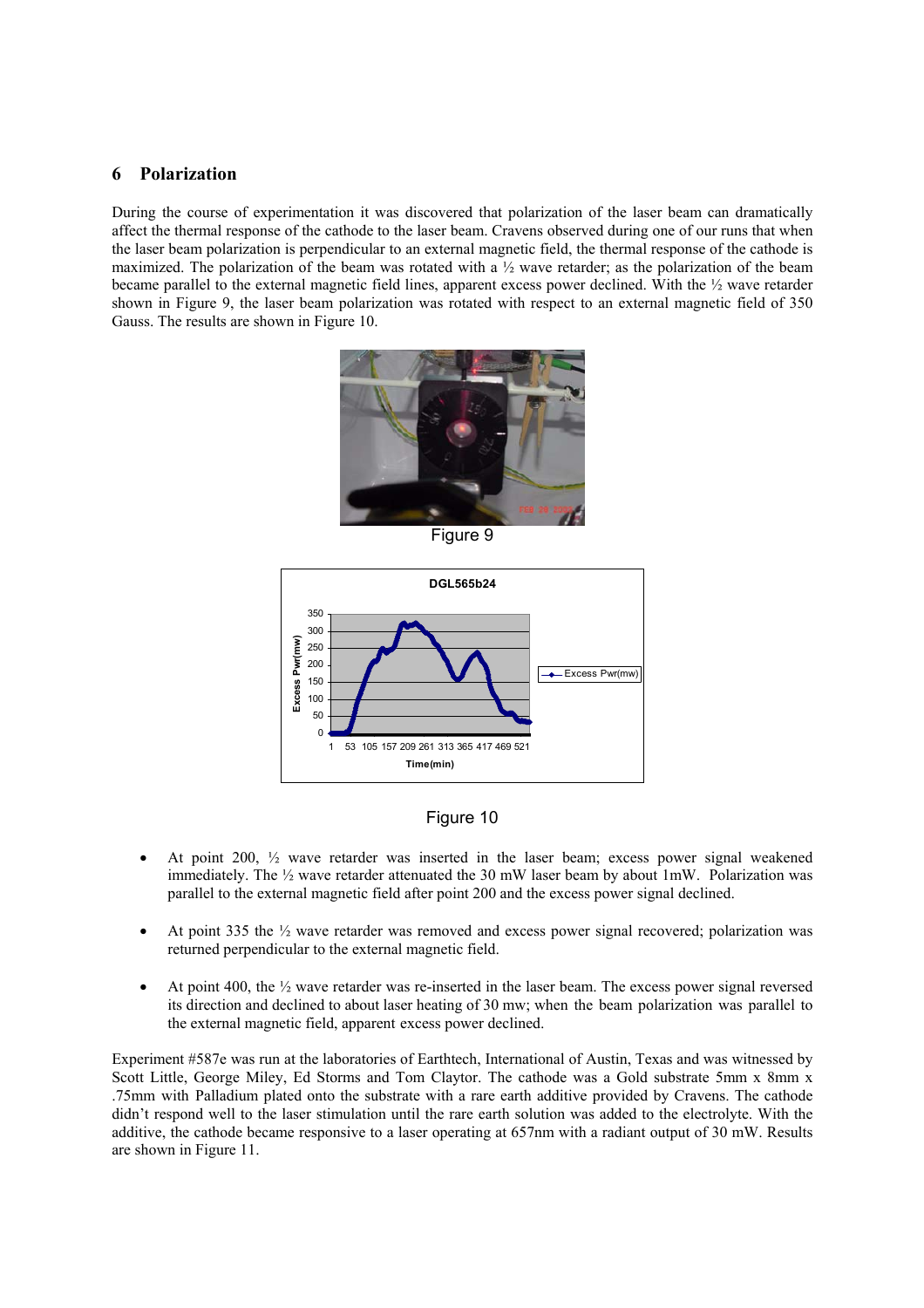

Figure 11

The cell ran at about zero excess power from point 0 to point 300 (5 hours); at point 320 Letts turned on the 30 mW laser. Over 15 hours the excess power rose to 500 mW. On March 6<sup>th</sup>, at point 1374, Letts and Miley visited the lab and switched off the laser. At point 1629 Scott Little switched the laser back on. During the course of this experiment the ambient temperature was held constant at 24 +/- .05 C and power to the cell was constant at 7 +/- .01 watts. The laser beam polarization was perpendicular to the external magnetic field of 350 Gauss. The recovery of the cell's thermal output from 250 mW to 750 mW was witnessed by Ed Storms, Tom Claytor, George Miley and Scott Little.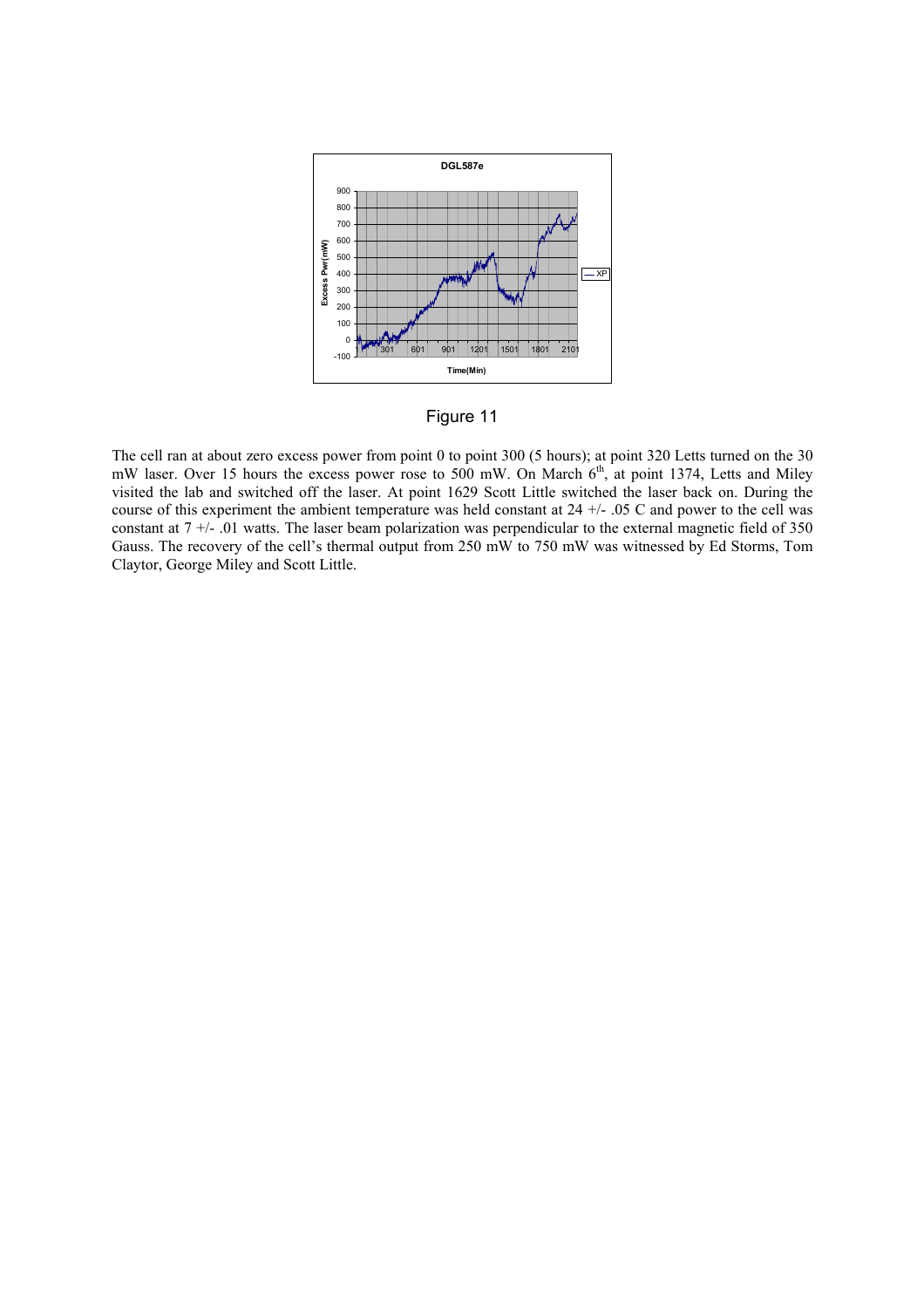#### **7 Conference Demonstration Cell #602**

As part of our ICCF-10 conference presentation on August 26, 2003, we provided a live internet demonstration of a working cold fusion cell. The cell performed in a manner consistent with our previous work.



Cathode/Anode Assembly#602

Figure 11a XP mW



# Figure 11b

Cathode #602 shown in figure 11a was loaded with deuterium from August 9 to August 14, 2003. At the far right of the chart(figure 11b), a 30 mW laser was switched on. The cathode produced an excess power signal of approximately 500 mW. DC power to the cell was a constant 500 mW. The laser was turned off when the excess power signal reached 500 mW and the effect declined.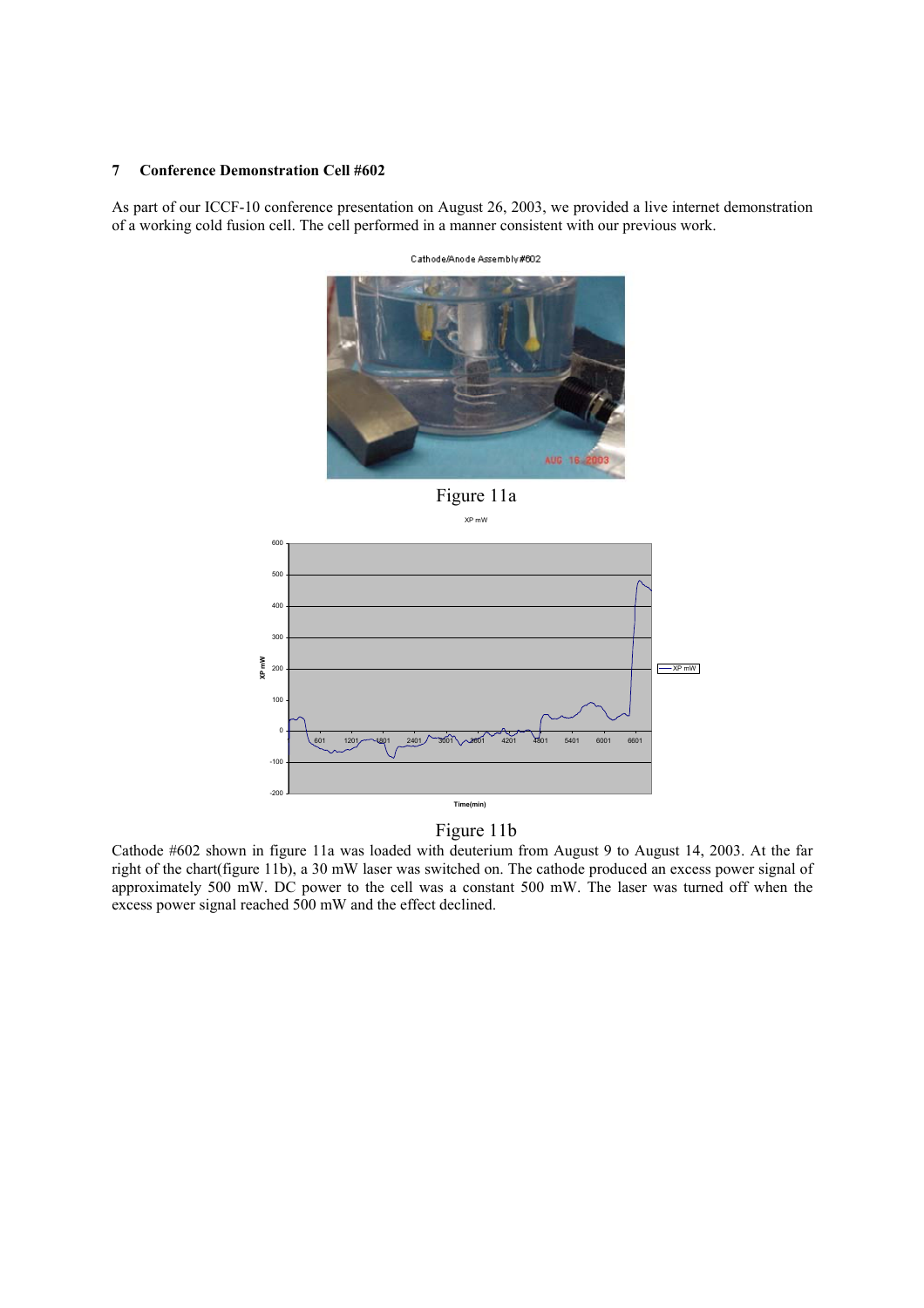#### **8 Crude Model**

A crude model has been proposed by one of us (Letts); its only redeeming quality is that it does provide a method to tune the laser. The wavelengths produced by the model have worked in the laboratory but there is no physical reason why they should work, other than luck. For discussion purposes, please consider the graphic shown in Figure 12.



Hydrogen In Surface Palladium Lattice Scale: 1" = 1 Angstrom

### Figure 12

The model used to compute a resonant laser wavelength is that of the Particle-in-a-Box, found in all basic quantum mechanics textbooks. The model assumes that Deuterium can be localized in the open space between Palladium surface atoms, thus forming a two or three dimensional quantum well. The lattice parameters of Deuterated Palladium are well known, as is the Palladium-Hydrogen equilibrium distance. The quantum well dimension is then:

> Eq. (1) L = beta phase lattice parameter  $-2^*$  Pd-D equilibrium distance  $= 4.026$  Angstroms – 3.072 Angstroms = .954 Angstroms.

The quantized energy levels for Deuterium localized in the quantum well of dimension L are computed according to:

Eq.  $(2)$ 

$$
E_{\text{final}} := (N_x^2 + N_y^2 + N_z^2) \cdot \frac{h^2}{8 \cdot \text{mass} \cdot L^2}
$$

 $Eq.(3)$ 

$$
E_{initial} := (1^2 + 1^2 + 1^2) \cdot \frac{h^2}{8 \cdot \text{mass} \cdot L^2}
$$

h is Plank's constant, mass is the mass of Deuterium and L is the dimension of the quantum well. The laser wavelength that is resonant with the energy difference between the two states shown above is computed as (c is the speed of light):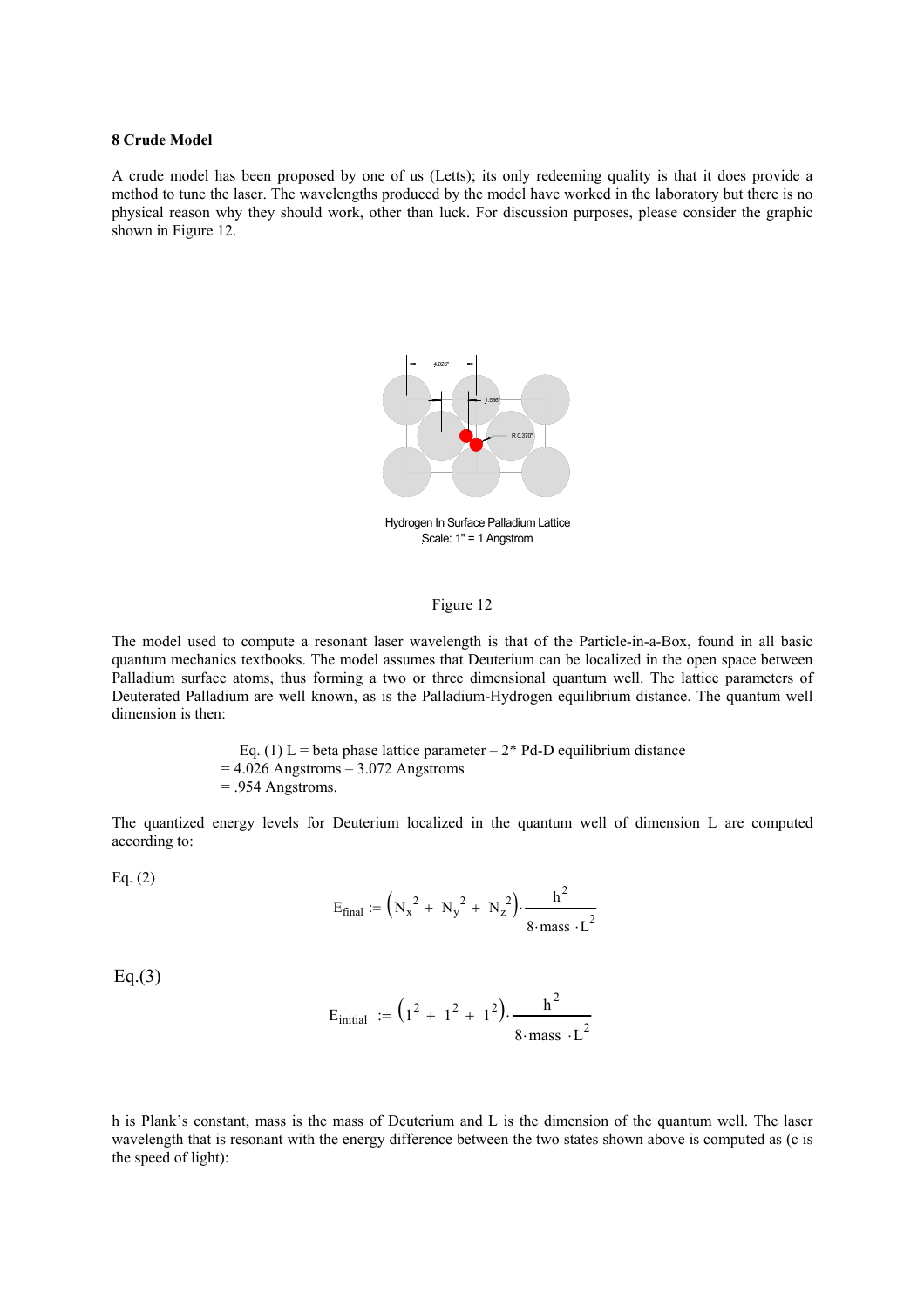Eq. (4)  

$$
\lambda := \frac{h \cdot c}{|E_{\text{final}} - E_{\text{initial}}|}
$$

The N's shown in the final energy equation can be selected so that the laser wavelength is in the red laser range. There are only a few sets of numbers that will work; quantum numbers of  $(10,8,1)$  or  $(12,4,2)$  will yield resonant laser wavelengths of 679.91 nm and 684.83 nm respectively. These wavelengths can be realized from an off-the-shelf diode and tuned with a laser controller such as the ILX 3722b. The tuning range is typically 5 nm. Other quantum numbers can be selected to produce resonant wavelengths in the range of all standard red laser diodes: 635nm, 650nm, 660nm, 670nm and 680nm. All of these ranges have been tested except the 635nm diode.

### **9 Discussion**

The important point of this work is that it appears to be reproducible when all of the specifics are rigorously followed. For example, the cathode preparation includes many steps that may or may not be *necessary*however they are *sufficient* for the effect. There have been multiple experiments with cathodes prepared in other ways; however such experiments did not give consistent results.

The lack of reproducibility has been a recurring problem in this field. One key goal of these experiments has been to achieve consistent results instead of maximizing excess heat. Another goal has been to achieve conditions, which will trigger the immediate release of excess power. This is important since it avoids some systematic errors such as slow variation in the calorimeter "constants".

A very useful feature of laser stimulation is that it allows for specific areas upon a single cathode to be investigated without undo interference. Several experiments have shown that the magnitude of excess heat release is dependent on the location of the laser spot upon the cathode. This opens the door to many future studies on surface conditions required for heat production.

It is hard to conceive of any error that leads to variation in excess heat as the beam's polarization is changed. The effects from external magnetic fields and beam polarization have not been investigated enough to come to a clear understanding of their roles. However, the fact that heat production from some runs varies with changes in polarization, hints at some deep underlying events. This promises to be a fruitful tool to understanding some of the mechanism involved.

Most experiments were conducted to check the variation of excess heat as the frequency was varied within a part of the red area of the visible spectrum (630 to 680 nm). This range was mainly chosen simply because of the cost and availability of narrow frequency sources. It is envisioned that the effect may be more robust for sources nearer the more populated ground states of the system. The preliminary theoretical model given above was developed to try to explain the frequency dependence seen experimentally. The important point is not the model itself but the experimental fact that the effect is seen to depend on frequency; investigators must make attempts to select laser frequencies with regard to cathode temperature when attempting replication.

This approach promises a vast array of experimental approaches since it allows for site selection, external triggering of events, application of external fields, and a specific frequency response of heat release mechanisms.